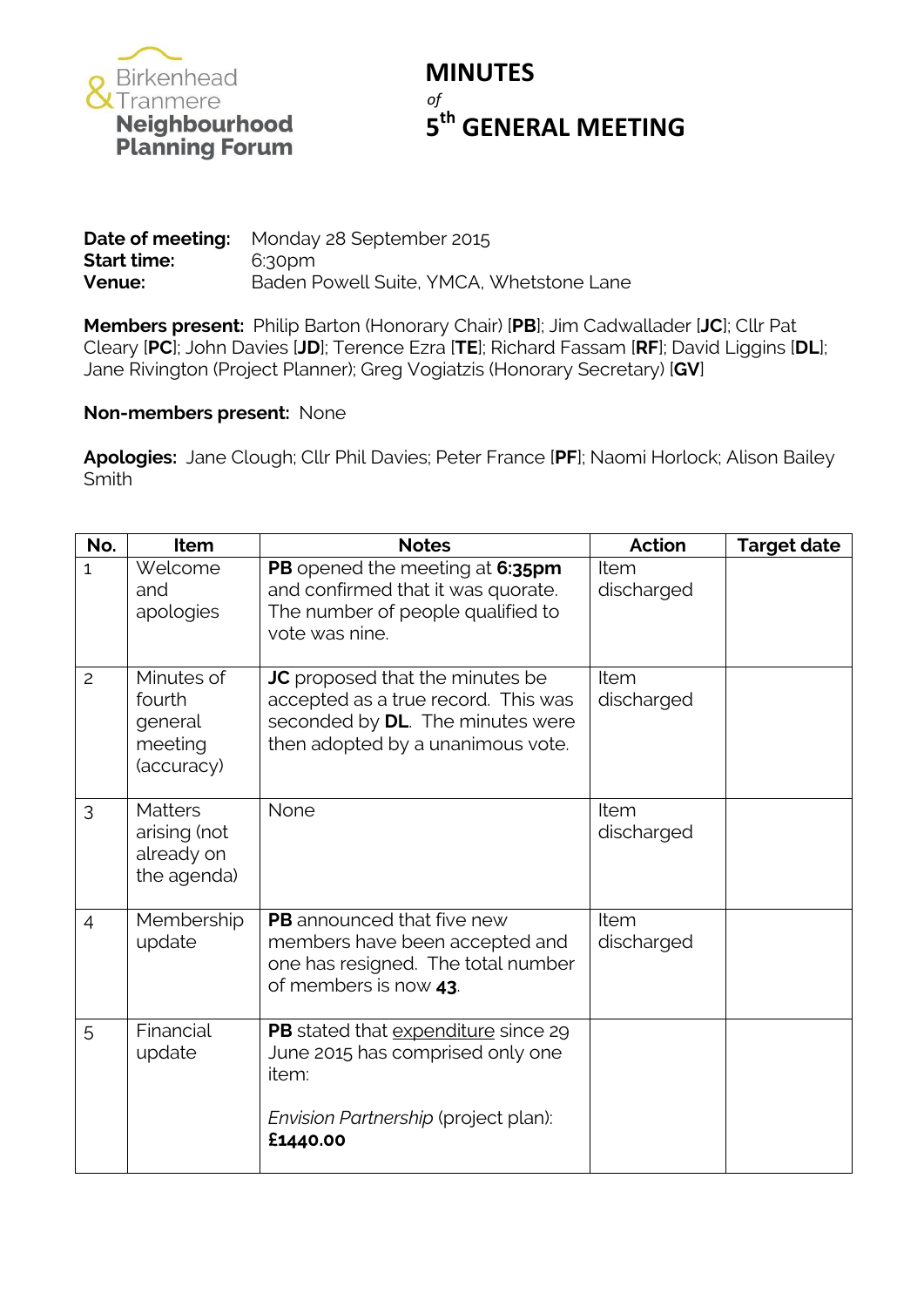| No. | Item                | <b>Notes</b>                                                                                                                                                                                                                                                        | <b>Action</b>           | <b>Target date</b> |
|-----|---------------------|---------------------------------------------------------------------------------------------------------------------------------------------------------------------------------------------------------------------------------------------------------------------|-------------------------|--------------------|
| 5   | Financial<br>update | Income from the sale of tickets for<br>the seminar held on 27 July 2015                                                                                                                                                                                             |                         |                    |
|     | [continued]         | was:<br>£113.72                                                                                                                                                                                                                                                     |                         |                    |
|     |                     |                                                                                                                                                                                                                                                                     |                         |                    |
|     |                     | The balance in our bank account on<br>1 September 2015 was:<br>£1575.62                                                                                                                                                                                             |                         |                    |
|     |                     | The YMCA and Wirral Council are yet<br>to submit invoices for room hire<br>booked during this period. Both<br>venues have been asked to present<br>them as soon as possible.                                                                                        | <b>PB</b>               | <b>ASAP</b>        |
|     |                     | <b>PB</b> further advised that several bids<br>had been made to funders to<br>support neighbourhood planning<br>and other work:                                                                                                                                     |                         |                    |
|     |                     | Neighbourhood Planning:<br>We have applied for Neighbourhood<br>Planning Grant (NPG) via Locality<br>and Groundwork UK for the period<br>1 October 2015 to 31 March 2016.                                                                                           | Management<br>Committee | Ongoing            |
|     |                     | We have also applied for two of the<br>'Technical Support Packages' (TSP)<br>provided by the consultancy firm<br>AECOM under contract to the<br>Department for Communities and<br>Local Government (DCLG). The<br>packages applied for are:                         |                         |                    |
|     |                     | Evidence Base & Policy<br>Review<br>Heritage & Character<br>Assessment                                                                                                                                                                                              |                         |                    |
|     |                     | <b>PB</b> and <b>GV</b> explained that the<br>Management Committee has been<br>strongly advised not to apply for<br><b>NPG</b> to do work covered by any of<br>the TSPs. However, this means that<br>we may not be allowed to employ a<br>consultant of our choice. |                         |                    |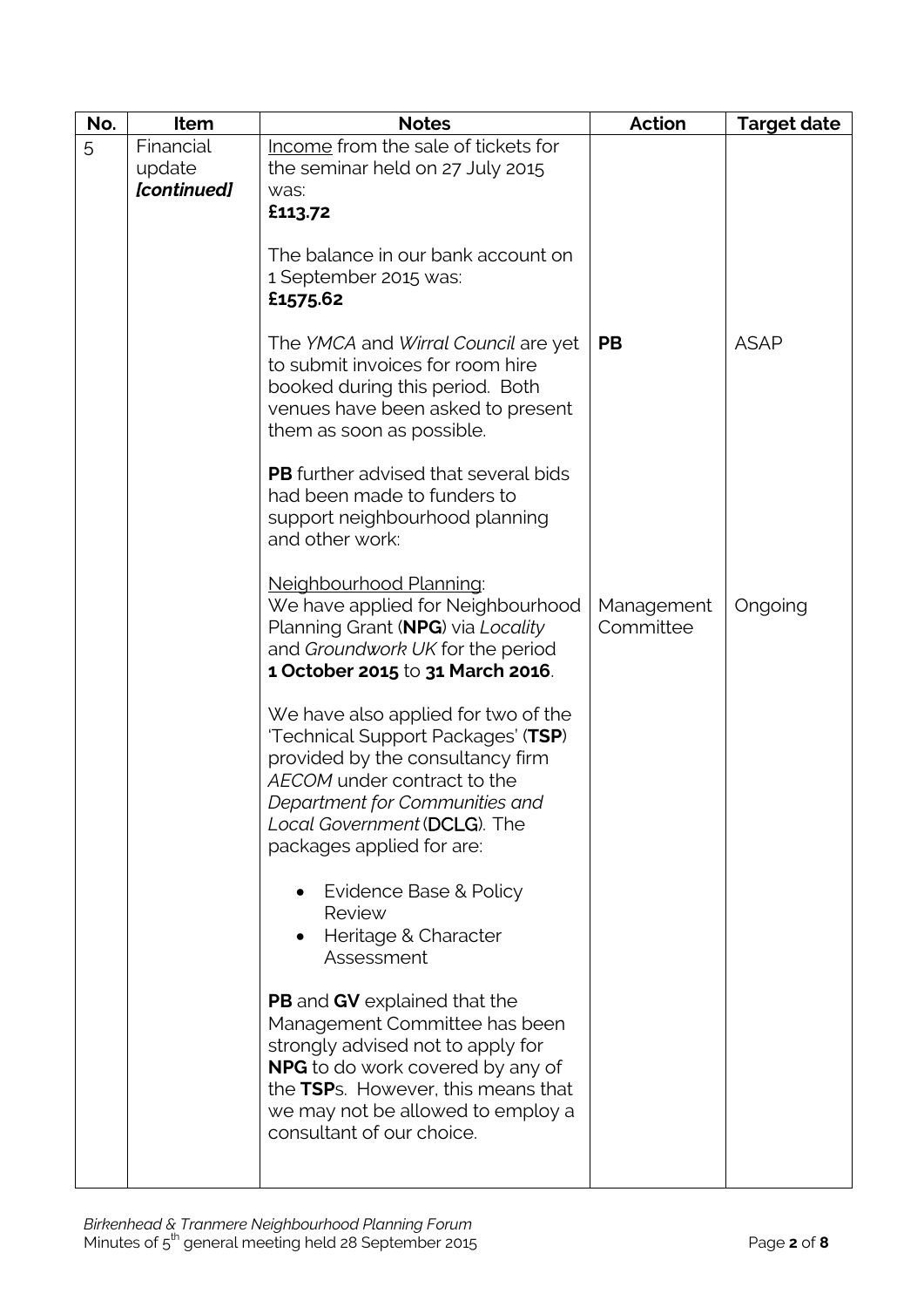| No. | Item                                                | <b>Notes</b>                                                                                                                                                                                                                                                                                                                                                                                                                                                                                                                                                                                                                                                                                                                                                                                                                                                                                                           | <b>Action</b>                         | <b>Target date</b>   |
|-----|-----------------------------------------------------|------------------------------------------------------------------------------------------------------------------------------------------------------------------------------------------------------------------------------------------------------------------------------------------------------------------------------------------------------------------------------------------------------------------------------------------------------------------------------------------------------------------------------------------------------------------------------------------------------------------------------------------------------------------------------------------------------------------------------------------------------------------------------------------------------------------------------------------------------------------------------------------------------------------------|---------------------------------------|----------------------|
| 5   | Financial                                           | Other work:                                                                                                                                                                                                                                                                                                                                                                                                                                                                                                                                                                                                                                                                                                                                                                                                                                                                                                            | Management                            | Ongoing              |
|     | update                                              | Funding bids for other work (ref:                                                                                                                                                                                                                                                                                                                                                                                                                                                                                                                                                                                                                                                                                                                                                                                                                                                                                      | Committee                             |                      |
|     | [continued]                                         | Item 9) have been submitted to:                                                                                                                                                                                                                                                                                                                                                                                                                                                                                                                                                                                                                                                                                                                                                                                                                                                                                        |                                       |                      |
|     |                                                     | The Big Lottery<br>Edge Fund<br>Paul Hamlyn Foundation, and<br>Esmée Fairbairn Foundation<br>(application rejected)                                                                                                                                                                                                                                                                                                                                                                                                                                                                                                                                                                                                                                                                                                                                                                                                    |                                       |                      |
|     |                                                     | <b>JC</b> asked why the Forum was set up<br>as a company limited by shares<br>rather than by guarantee. PB<br>explained that DCLG requires a<br>Neighbourhood Planning Forum to<br>have a corporate structure of some<br>kind and the easiest and quickest<br>way to do this is to set up a limited<br>company. If this structure proves to<br>be unsuitable in the future, it can<br>readily be changed.                                                                                                                                                                                                                                                                                                                                                                                                                                                                                                              | Management<br>Committee               | Keep under<br>review |
| 6   | History &<br>Heritage<br>Workgroup<br>(workgroup 1) | The first meeting of workgroup 1<br>took place on 3 September 2015.<br>Some of the planned work of<br>Tranmere Tunnels Volunteers Limited<br><b>(TTVL)</b> may assist the Forum once<br>we start to consult the public and<br>build an evidence base for the<br>neighbourhood plan. Thus, it may<br>be appropriate for the Forum to<br>contribute financially to the activity<br>of TTVL where this sort of mutual<br>benefit can be demonstrated.<br><b>PB</b> explained that workgroup 1 had<br>been requested to provide a budget<br>for its activity for the October 2015 to<br>March 2016 period. However, PB<br>had not received one by the time<br>the <b>NPG</b> application needed to be<br>submitted. So, a maximum of <b>£1000</b><br>would be allocated from our next<br>round of <b>NPG</b> to support workgroup<br>1 during this period.<br>The Heritage & Character<br>Assessment TSP will also need to | Management<br>Committee,<br><b>PF</b> | Ongoing              |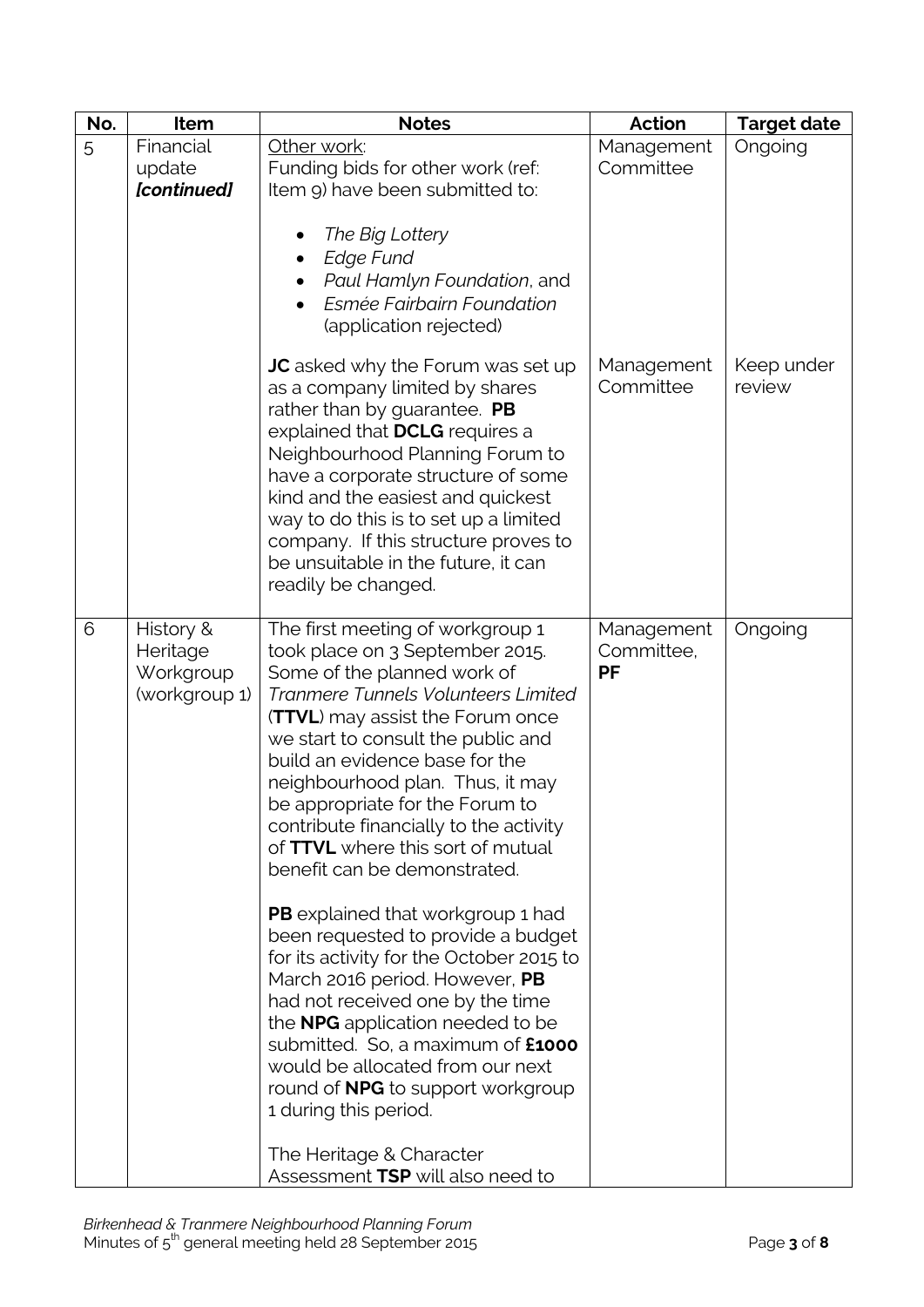| No. | Item                                                                      | <b>Notes</b>                                                                                                                                                                                                                                                                                                                                                                                                                                                                                                                                                                                                                                                                                                                                                                                                                                                                                                                                                                                                                                                                                   | <b>Action</b>             | <b>Target date</b> |
|-----|---------------------------------------------------------------------------|------------------------------------------------------------------------------------------------------------------------------------------------------------------------------------------------------------------------------------------------------------------------------------------------------------------------------------------------------------------------------------------------------------------------------------------------------------------------------------------------------------------------------------------------------------------------------------------------------------------------------------------------------------------------------------------------------------------------------------------------------------------------------------------------------------------------------------------------------------------------------------------------------------------------------------------------------------------------------------------------------------------------------------------------------------------------------------------------|---------------------------|--------------------|
| 6   | History &<br>Heritage<br>Workgroup<br>(workgroup 1)<br><b>[continued]</b> | be overseen by workgroup 1.<br><b>DL</b> asked if PF was active as chair of<br>workgroup 1. PB confirmed that he<br>is but his current family situation<br>makes it difficult for him to attend<br>meetings on a regular basis. To<br>address this problem, PB has set up<br>a telephone conference account<br>and encouraged members to take<br>advantage of it. Provided that PB<br>authorises a conference call,<br>members would be reimbursed for<br>the cost involved.                                                                                                                                                                                                                                                                                                                                                                                                                                                                                                                                                                                                                   | Workgroup 1<br>members    | Ongoing            |
| 7   | <b>VOTE</b><br>required by<br>Clause 8) c)<br>of the<br>constitution      | <b>Resolution: To adopt a new</b><br>constitution. To confirm the extent<br>of the neighbourhood area. To<br>introduce two classes of<br>membership in order to manage<br>voting rights in relation to<br>neighbourhood planning. To make<br>the area of benefit coterminal with<br>the Ward boundary.<br><b>JC</b> and <b>PC</b> asked for clarification<br>about the boundary of the Forum's<br>area of benefit relative to the Rock<br>Ferry Ward boundary. PB explained<br>using a map.<br><b>TE</b> asked about properties above<br>Tranmere tunnels and ownership of<br>the tunnels themselves. JC's<br>response indicated that the issue of<br>ownership of the tunnels is not a<br>straightforward matter. PB stated<br>that the tunnels themselves are in<br>Birkenhead & Tranmere Ward but<br>the Holborn Square entrance is in<br>Rock Ferry Ward.<br><b>DL</b> asked if the new constitution<br>would require a workgroup to keep<br>full minutes of its meetings, thence<br>to be reported back to a General<br>Meeting of the Forum. PB advised<br>that, although this should be | <b>Item</b><br>discharged |                    |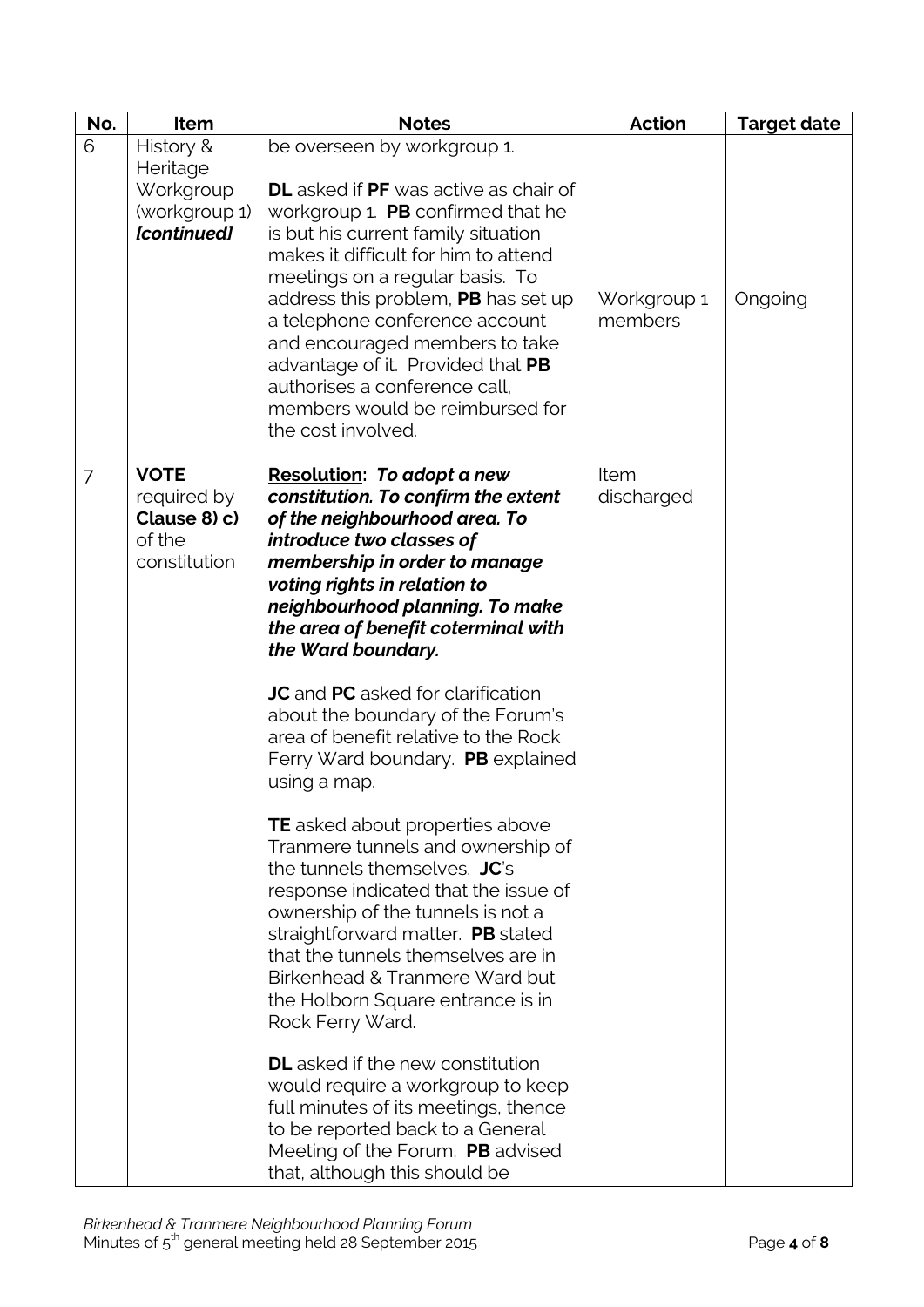| No.            | Item         | <b>Notes</b>                                                              | <b>Action</b> | <b>Target date</b> |
|----------------|--------------|---------------------------------------------------------------------------|---------------|--------------------|
| $\overline{7}$ | <b>VOTE</b>  | encouraged as good practice, it is                                        |               |                    |
|                | required by  | not necessary because <b>Clause 11) e)</b>                                |               |                    |
|                | Clause 8) c) | of the proposed constitution does                                         |               |                    |
|                | of the       | not delegate decision-making                                              |               |                    |
|                | constitution | powers to workgroups.                                                     |               |                    |
|                | [continued]  |                                                                           |               |                    |
|                |              | <b>RF</b> asked: 'if workgroups bring                                     |               |                    |
|                |              | recommendations to a General                                              |               |                    |
|                |              | Meeting, what information will be                                         |               |                    |
|                |              | shared?' PB advised that a                                                |               |                    |
|                |              | workgroup would be expected to                                            |               |                    |
|                |              | present sufficient information to                                         |               |                    |
|                |              | enable members voting at a General<br>Meeting to take a fully-informed    |               |                    |
|                |              | decision about any proposal – if key                                      |               |                    |
|                |              | information were absent then the                                          |               |                    |
|                |              | vote would be deferred pending the                                        |               |                    |
|                |              | receipt of that information.                                              |               |                    |
|                |              |                                                                           |               |                    |
|                |              | <b>RF</b> asked about eligibility for voting                              |               |                    |
|                |              | in relation to neighbourhood                                              |               |                    |
|                |              | planning (as opposed to the area of                                       |               |                    |
|                |              | benefit as a whole) and JC asked a                                        |               |                    |
|                |              | related question with regard to the                                       |               |                    |
|                |              | need for two membership classes.                                          |               |                    |
|                |              | PB explained that anyone who lives                                        |               |                    |
|                |              | in, works in (including voluntary,<br>unpaid workers) or is elected to    |               |                    |
|                |              | represent the Neighbourhood Area                                          |               |                    |
|                |              | (i.e. the area shaded grey on the                                         |               |                    |
|                |              | constitution map (Appendix A))                                            |               |                    |
|                |              | qualifies to vote on neighbourhood                                        |               |                    |
|                |              | planning issues. Hence, the need                                          |               |                    |
|                |              | for two classes of membership to                                          |               |                    |
|                |              | ensure that only those who qualify                                        |               |                    |
|                |              | to vote on neighbourhood planning                                         |               |                    |
|                |              | issues do so.                                                             |               |                    |
|                |              |                                                                           |               |                    |
|                |              | <b>PB</b> stated that there is no lower (or                               |               |                    |
|                |              | upper) age limit for membership laid                                      |               |                    |
|                |              | down in the Regulations and, once                                         |               |                    |
|                |              | formally designated, the Forum will                                       |               |                    |
|                |              | approach the Youth Parliament and                                         |               |                    |
|                |              | schools as part of its consultation<br>and engagement efforts in order to |               |                    |
|                |              | encourage more young people to                                            |               |                    |
|                |              | become members.                                                           |               |                    |
|                |              |                                                                           |               |                    |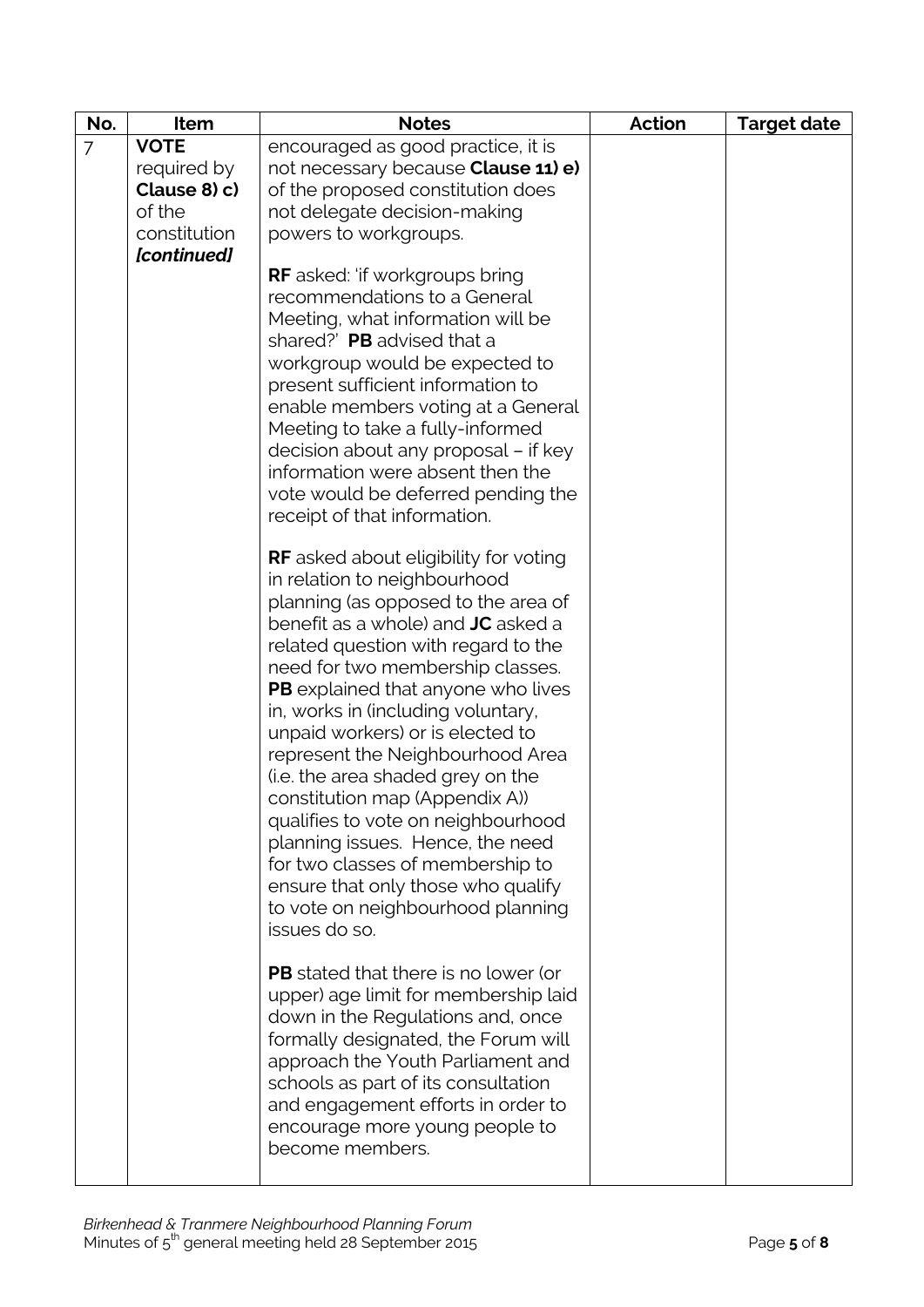| No.            | Item                                                                                   | <b>Notes</b>                                                                                                                                                                                                                                                                                                                                                                                                                                                                                                                                                                                        | <b>Action</b>           | <b>Target date</b>  |
|----------------|----------------------------------------------------------------------------------------|-----------------------------------------------------------------------------------------------------------------------------------------------------------------------------------------------------------------------------------------------------------------------------------------------------------------------------------------------------------------------------------------------------------------------------------------------------------------------------------------------------------------------------------------------------------------------------------------------------|-------------------------|---------------------|
| $\overline{7}$ | <b>VOTE</b>                                                                            | <b>PC</b> asked how the Forum would                                                                                                                                                                                                                                                                                                                                                                                                                                                                                                                                                                 |                         |                     |
|                | required by                                                                            | decide which votes would be                                                                                                                                                                                                                                                                                                                                                                                                                                                                                                                                                                         |                         |                     |
|                | Clause 8) c)                                                                           | restricted. PB pointed out that                                                                                                                                                                                                                                                                                                                                                                                                                                                                                                                                                                     |                         |                     |
|                | of the                                                                                 | proposed Clause 9) k) would give                                                                                                                                                                                                                                                                                                                                                                                                                                                                                                                                                                    |                         |                     |
|                | constitution                                                                           | the Management Committee                                                                                                                                                                                                                                                                                                                                                                                                                                                                                                                                                                            |                         |                     |
|                | [continued]                                                                            | discretion to make this decision.                                                                                                                                                                                                                                                                                                                                                                                                                                                                                                                                                                   |                         |                     |
|                |                                                                                        | <b>SUPPORT: 7</b><br><b>REJECT: 2</b>                                                                                                                                                                                                                                                                                                                                                                                                                                                                                                                                                               |                         |                     |
|                |                                                                                        | Resolution adopted by a majority                                                                                                                                                                                                                                                                                                                                                                                                                                                                                                                                                                    |                         |                     |
| 8              | <b>VOTE</b><br>required by<br>Clause 11) a)<br>of the<br>constitution<br>(ref: Item 7) | <b>Resolution: To prepare for and</b><br>undertake public consultation to<br>establish the issues and priorities of<br>people who live or work in the<br>neighbourhood area as the basis for<br>the development of neighbourhood<br>plan policies.                                                                                                                                                                                                                                                                                                                                                  | Management<br>Committee | See project<br>plan |
|                |                                                                                        | As this vote was deemed to relate<br>solely to neighbourhood planning,<br><b>JD</b> did not qualify to vote.                                                                                                                                                                                                                                                                                                                                                                                                                                                                                        |                         |                     |
|                |                                                                                        | <b>SUPPORT: 8</b><br><b>REJECT: 0</b>                                                                                                                                                                                                                                                                                                                                                                                                                                                                                                                                                               |                         |                     |
|                |                                                                                        | <b>Resolution adopted unanimously</b>                                                                                                                                                                                                                                                                                                                                                                                                                                                                                                                                                               |                         |                     |
| $\overline{9}$ | <b>VOTE</b>                                                                            | <b>Resolution: To authorise the</b><br><b>Management Committee to</b><br>investigate the feasibility of<br>reparishing the Birkenhead &<br>Tranmere Ward in order to: 1) ensure<br>people living outside the<br>neighbourhood plan area have an<br>opportunity to exercise their civil<br>rights; 2) establish a more<br>sustainable foundation for<br>neighbourhood planning beyond the<br>5-year life of the Forum, and 3)<br>provide an income stream to help<br>realise proposals that are likely to<br>emerge from the neighbourhood<br>plan process.<br><b>SUPPORT: 9</b><br><b>REJECT: 0</b> | Management<br>Committee | Ongoing             |
|                |                                                                                        | <b>Resolution adopted unanimously</b>                                                                                                                                                                                                                                                                                                                                                                                                                                                                                                                                                               |                         |                     |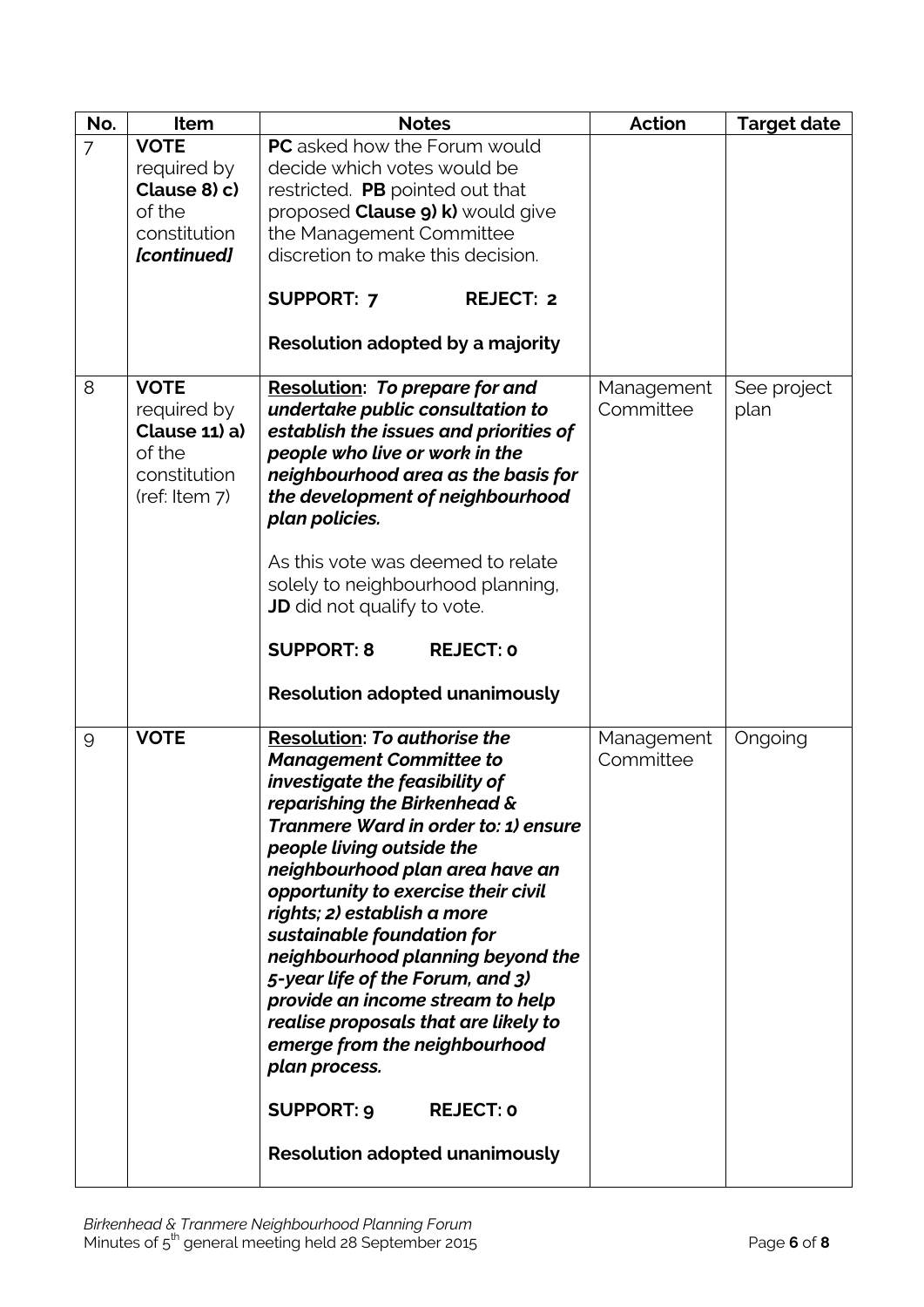| No. | Item                  | <b>Notes</b>                                                                                                                                                                                                                                                                                                                                                                                                                                                                                                                                                                                                                                                                                                                                                                                                                                                                                                                                                                                                                                                                                                                                                                                                                                                                  | <b>Action</b>           | <b>Target date</b> |
|-----|-----------------------|-------------------------------------------------------------------------------------------------------------------------------------------------------------------------------------------------------------------------------------------------------------------------------------------------------------------------------------------------------------------------------------------------------------------------------------------------------------------------------------------------------------------------------------------------------------------------------------------------------------------------------------------------------------------------------------------------------------------------------------------------------------------------------------------------------------------------------------------------------------------------------------------------------------------------------------------------------------------------------------------------------------------------------------------------------------------------------------------------------------------------------------------------------------------------------------------------------------------------------------------------------------------------------|-------------------------|--------------------|
| 10  | Planned<br>actions    | To secure designation as a<br>qualifying body for the purposes<br>of neighbourhood planning.<br>To secure funding for work both<br>inside and outside the<br>designated Neighbourhood Area<br>To fill the post of Honorary<br>٠<br>Treasurer                                                                                                                                                                                                                                                                                                                                                                                                                                                                                                                                                                                                                                                                                                                                                                                                                                                                                                                                                                                                                                  | Management<br>Committee | Ongoing            |
| 11  | Any other<br>business | <b>PB</b> announced that the Forum has<br>succeeded in being selected by The<br>University of Liverpool's Department<br>of Civic Design to work with this<br>year's Master of Civic Design<br>students on their "Spatial Planning in<br>Action" module project work.<br><b>PB</b> gave a presentation about this<br>work, which relates to a potential<br>Neighbourhood Development Order<br>for the Mollington Link and Mersey<br>road tunnel sites.<br>GV was concerned that this would<br>conflict with the Council's strategic<br>plans.<br><b>DL</b> expressed similar concerns,<br>pointing out that the site is outside<br>the designated Neighbourhood Area<br>and any such proposal could be<br>seen as provocative.<br><b>PB</b> reassured members that this is<br>not a proposal but simply a piece of<br>student coursework. If it were to be<br>taken forward at some point in the<br>future, it would be subject to public<br>consultation and a vote of Forum<br>members. However, even if it is<br>never taken forward, it could at least<br>generate some enthusiasm amongst<br>Forum members and local people<br>generally for the potential of<br>neighbourhood planning.<br><b>PB</b> will present to the students at<br>2:30pm on Friday 9 October 2015. | <b>PB</b>               | 9 October<br>2015  |